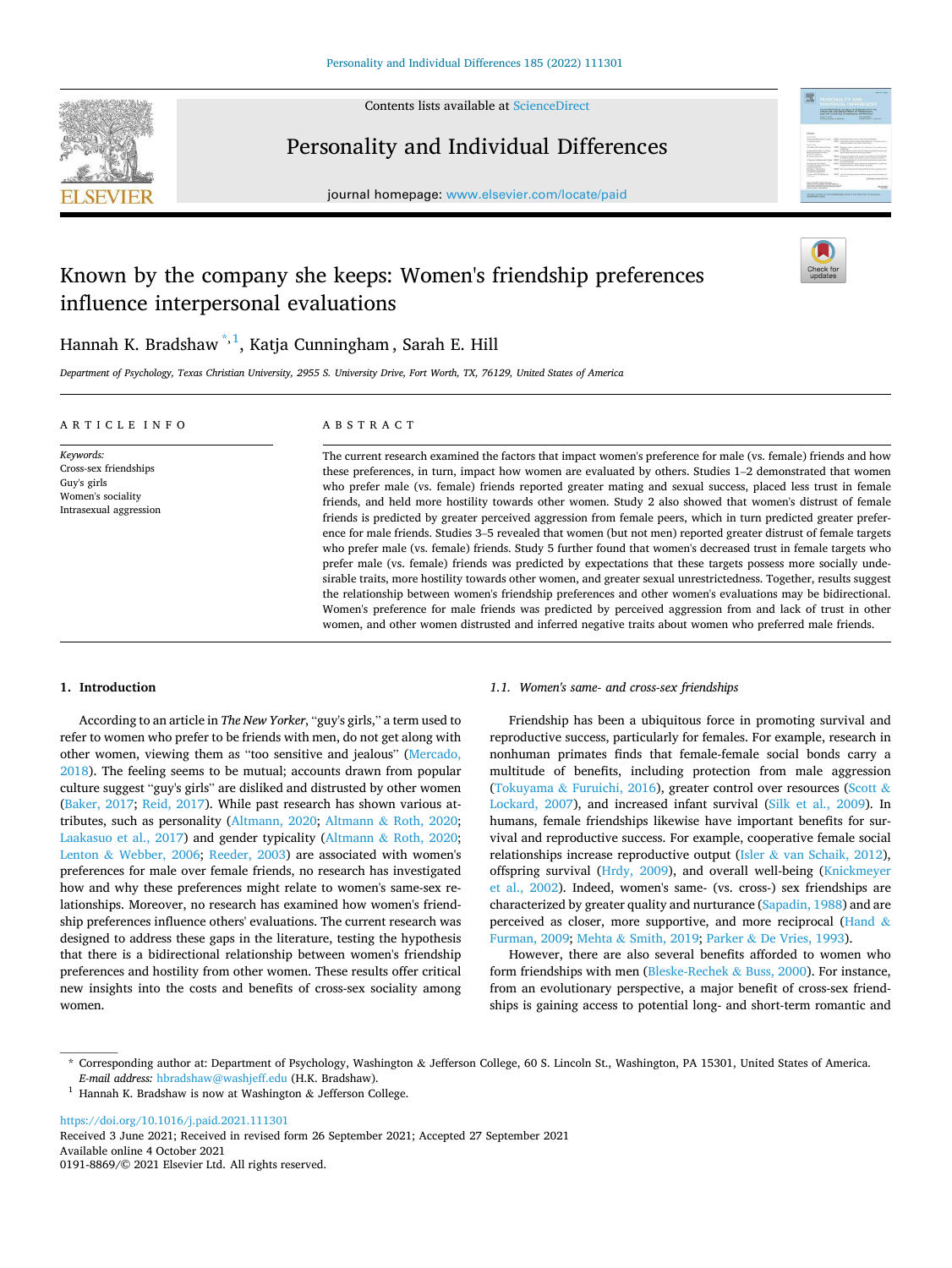sexual partners (Hand & [Furman, 2009](#page-9-0); Lemay & [Wolf, 2016](#page-9-0); [Lewis](#page-9-0)  [et al., 2015\)](#page-9-0). Consistent with this reasoning, cross-sex friendships in-crease around adolescence, when mating goals are activated [\(Poulin](#page-9-0)  $\&$ [Pedersen, 2007; Richards et al., 1998\)](#page-9-0), and adolescents who have more cross-sex friendships become sexually active at a younger age than those who have fewer ([Poulin, 2011](#page-9-0)). These findings suggest that women receive different benefits from forming friendships with men than they do from forming friendships with women. The degree to which women prefer male versus female friends is therefore expected to differ as a function of the value that women place on these different benefits (Lenton & [Webber, 2006](#page-9-0)), which may be influenced by several factors both internal and external to the women doing the choosing.

Some of these factors include a woman's personality and interests. For example, women who spend time in male-typical activities ([Booth](#page-8-0)  $\&$ [Hess, 1974](#page-8-0); [Kalmijn, 2002](#page-9-0)), rate themselves as more masculine [\(Lenton](#page-9-0)  & [Webber, 2006](#page-9-0); [Reeder, 2003\)](#page-9-0), and are high in trait extraversion and openness to experience ([Altmann, 2020](#page-8-0); Altmann & [Roth, 2020](#page-8-0); [Laa](#page-9-0)[kasuo et al., 2017\)](#page-9-0) typically have more male friends than women lower on either of these dimensions.

Other research suggests there is an important developmental component to women's preference for male (vs. female) friendships. For example, those who are less liked by their same-sex peers in early adolescence tend to have more cross-sex friendships [\(Bukowski et al.,](#page-9-0)  [1999\)](#page-9-0). Indeed, adolescents who have cross-sex friendships also report less social acceptance from their peers ([Kuttler et al., 1999](#page-9-0)). While peer acceptance similarly impacts cross-sex friendship formation for both male and female adolescents, earlier pubertal timing in girls (but not boys) is associated with greater exclusion from peers ([Carter et al., 2018\)](#page-9-0) and a greater proportion of cross-sex friendships [\(Cavanagh, 2004](#page-9-0); Poulin & [Pedersen, 2007\)](#page-9-0) relative to later-developing girls. Moreover, for earlier developing girls, popularity among their cross-sex peers is associated with greater risk of gossip and rumors among their peers (Reynolds & [Juvonen, 2011](#page-9-0)). Further, for girls without same-sex friends, having cross-sex friends is associated with lower well-being ([Bukowski](#page-9-0)  [et al., 1999\)](#page-9-0) and self-worth ([Barry et al., 2013\)](#page-8-0). Together, this research suggests that cross-sex friendships may carry negative social consequences for girls, particularly setting them up for being the targets of indirect aggression by their peers. Thus, girls may gravitate towards cross-sex friendships to protect themselves from intrasexual aggression, a behavioral response also observed in nonhuman female primates ([Kahlenberg et al., 2008](#page-9-0)).

While forming cross-sex friendships carries benefits for girls and women, it also appears to impose costs. As such, it is difficult to determine whether girls and women are drawn to cross-sex friendships because they are excluded and targeted by their same-sex peers, or whether girls and women are targeted by their same-sex peers because of their cross-sex friendships. It is likely that this relationship between women's friendship preferences and their social experiences with samesex peers is bidirectional in nature.

# *1.2. Women's friendship preferences as a source of social information*

Given that women receive different benefits from their friendships with men than they receive from their friendships with other women, people may use a woman's choice of friendship partners as a source of information about her motivations and behaviors. For example, research finds that cross-sex friendships are plagued by what is called the "audience challenge," where others perceive romantic or sexual intent in the friendship ([O'Meara, 1989\)](#page-9-0). The audience challenge is regularly seen in popular media, with over half of narratives about cross-sex friendships between celebrities containing speculations regarding potential romantic involvement (McDonnell & [Mehta, 2016\)](#page-9-0). Fear of cross-sex friendships being misinterpreted as sexual in nature is one of the most potent obstacles in the formation of cross-sex friendships ([Elsesser](#page-9-0)  $\&$ [Peplau, 2006\)](#page-9-0) and is particularly hard to avoid among those who spend a great deal of time around their cross-sex friends ([Schoonover](#page-9-0) &

## [McEwan, 2014](#page-9-0)).

Importantly, the magnitude of the audience challenge depends on the sex of the perceiver. That is, compared to men, women are more likely to indicate that men and women can't be *just* friends [\(Felmlee](#page-9-0)  [et al., 2012\)](#page-9-0) and further report believing that women in cross-sex friendships are secretly interested in their male friend [\(Hart et al.,](#page-9-0)  [2016\)](#page-9-0). Their suspicion may not be unwarranted. Even though women report viewing their cross-sex friends as siblings ([Reeder, 2017](#page-9-0)) and see sexual attraction as more of a cost than a benefit in cross-sex friendships ([Bleske-Rechek](#page-8-0) & Buss, 2000), approximately half of heterosexual female college students report having been moderately attracted to ([Bleske-Rechek et al., 2016\)](#page-8-0) or having had sex with (Afifi & [Faulkner,](#page-8-0)  [2000\)](#page-8-0) an alleged platonic male friend.

Together, this previous work suggests that cross-sex friendships are not always platonic, which may provide justification for women's suspicions of same-sex others involved in cross-sex friendships. Given that past research finds women dislike and distrust same-sex others who are perceived as sexually promiscuous ([Arnocky et al., 2019;](#page-8-0) [Reynolds et al.,](#page-9-0)  [2018;](#page-9-0) Vaillancourt & [Sharma, 2011](#page-9-0)), suspicions regarding the sexual undercurrent of women's cross-sex friendships may be one reason why women distrust same-sex others who prefer male friends.

# *1.3. Present research*

The current research sought to examine women's friendship preferences, what predicts them, and their impact on how women are perceived by other women. Guided by past research, we hypothesized that women's preference for male (vs. female) friends would be predicted by diminished trust in, and greater hostility towards, other women that develops in response to intrasexual competition. Specifically, we hypothesized women who prefer male friends would report greater mating success (e.g., higher number of sexual partners) and aggression from other women, promoting the development of attitudes that lead them to prefer cross-sex friendships. We further hypothesized that these friendship preferences become self-reinforcing, with women perceiving other women who prefer male friends as being less trustworthy than those who prefer female friends.

We tested our hypotheses across five studies. In Studies 1 and 2, we investigated whether women's preferences for male (vs. female) friends are associated with differences in a variety of mating- and friendshiprelevant characteristics and the path by which women may come to prefer cross-sex friendships. Studies 3 and 4 built on these results, examining how women's friendship preferences influence how they are evaluated by women and men. Finally, Study 5 examined the pathway by which women come to distrust same-sex targets who prefer male (vs. female) friends. Please see supplementals for power analyses. Participants in all studies were recruited from a midsized private university in the southern U.S.; Study 1 additionally recruited participants from a midsized public university in the midwestern U.S.

# **2. Study 1**

This initial study was an exploratory investigation into the ways that women who prefer male friends differ from women who prefer female friends, both in terms of their mating success and in their feelings towards other women. Specifically, Study 1 examined whether women who identified as getting along better with men (i.e., guy's girls) differ from women who identified as getting along better with women (i.e., girl's girls) on the following dimensions: trust in female friends, hostility towards other women, experience with intrasexual competition, history of unrestricted sexual behavior, self-perceived attractiveness, and selfperceived mating success. We predicted that, compared to women who identify as girl's girls, women who identify as guy's girls would report greater self-perceived attractiveness, mating success, and more sexually unrestricted behavior (e.g., having more past casual sex part-ners; [Bleske-Rechek](#page-8-0) & Buss, 2001; [Lewis et al., 2012;](#page-9-0) Salkičević, 2014).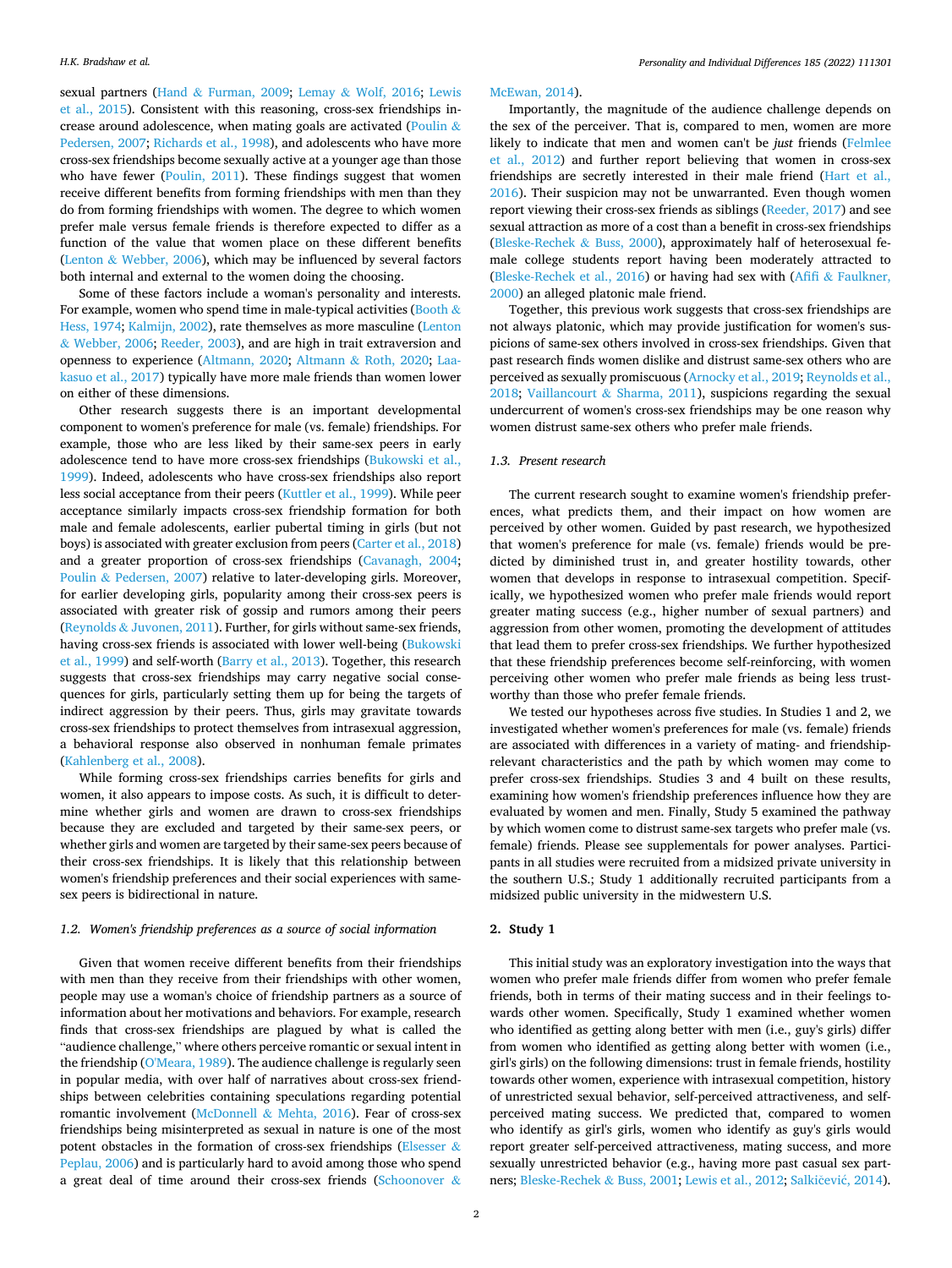Moreover, because attractive, sexually successful women tend to be the targets of intrasexual competition and aggression ([Fink et al., 2014](#page-9-0); [Leenaars et al., 2008\)](#page-9-0), women who self-identify as guy's girls (vs. girl's girls) are expected to place less trust in female friendships ([Baumgarte](#page-8-0)  $\&$ [Nelson, 2009](#page-8-0)) and report being more intrasexually competitive with, and hostile towards, other women.

# *2.1. Method*

# *2.1.1. Sample and procedure*

Final data analytic sample consisted of 157 heterosexual female undergraduates (*M*age = 19.73, *SD* = 1.83, age range: 18–32). Prior to data analysis, participants were excluded for failing attention filters (*n*   $=$  29) or reporting a non-heterosexual sexual orientation ( $n = 16$ ).

This study utilized a one-way, between-subjects (identification as a guy's girl vs. girl's girl) design. Participants accessed and completed the study online. After consenting to participate, participants completed a battery of measures assessing their female-friendship and matingrelevant characteristics (described in the supplementals). The predictor variable was self-identification as a guy's girl or girl's girl (i.e., "Do you consider yourself a 'guy's girl' [a girl who gets along with guys better] or a 'girl's girl' [a girl who gets along with girls better]?"). Dependent variables included self-perceived attractiveness, history of unrestricted sexual behavior (behavior subscale of the Sociosexual Orientation Inventory-Revised [\(Penke, 2011\)](#page-9-0)), self-perceived mating success [\(Landolt et al., 1995](#page-9-0)), trust in female friends (adapted from the safety subscale of the Friendship Quality Scale ([Thien et al., 2012](#page-9-0))), intrasexual competitiveness (Buunk  $\&$  [Fisher, 2009](#page-9-0)), and hostility towards women (Lonsway & [Fitzgerald, 1995\)](#page-9-0). After completing these measures, participants responded to standard demographic items and were debriefed.

### *2.2. Results and discussion*

To test our predictions, we conducted a series of independent samples *t*-tests, with participants' self-identification as a guy's girl (vs. girl's girl) as the predictor. See Table 1 for descriptive statistics. Consistent with our hypotheses, women who self-identify as guy's girls reported more unrestricted sexual behavior  $(t[155] = -2.34, p = .021, d = 0.37)$ , higher self-perceived mating success ( $t$ [155] = -3.90,  $p \leq .001$ ,  $d =$ 0.62), and higher self-perceived attractiveness ( $t$ [155] = -2.45,  $p =$ .016,  $d = 0.40$ ) than women who identify as girl's girls. Results additionally revealed that women who identify as guy's girls placed less trust in their female friends (*t*[155] = 3.25, *p* = .001, *d* = 0.52) and reported more hostility towards other women than those who identify as girl's girls,  $t(155) = -2.11$ ,  $p = .037$ ,  $d = 0.35$ . Contrary to predictions, intrasexual competitiveness did not differ based on women's selfidentification as guy's girls or girl's girls ( $p = .906$ ).

These results provide important insight into some of the key differences between women who prefer male and female friends. In particular,

#### **Table 1**

Study 1 descriptive statistics.

|                                  | Guy's girl<br>$(N = 80)$ |      | Girl's girl<br>$(N = 77)$ |      |
|----------------------------------|--------------------------|------|---------------------------|------|
|                                  | м                        | SD.  | м                         | SD.  |
| SOI-behavior*                    | 2.57                     | 1.69 | 1.99                      | 1.43 |
| Self-perceived mating success*** | 4.93                     | 1.26 | 4.12                      | 1.36 |
| Self-perceived attractiveness*   | 4.53                     | 1.23 | 4.05                      | 1.17 |
| Trust in female friends***       | 4.30                     | 1.28 | 4.91                      | 1.07 |
| Hostility towards women*         | 3.65                     | 1.08 | 3.29                      | 1.00 |
| Intrasexual competition          | 2.77                     | 1.14 | 2.75                      | 0.95 |
|                                  |                          |      |                           |      |

*Note*. SOI-Behavior measured via 9-point scales; all other variables measured via 7-point scales.

women who self-identify as guy's girls reported greater mating success and higher attractiveness than women who self-identify as girl's girls. Results also revealed that women who self-identify as guy's girls reported having less trust in, and greater hostility towards, women than do women who self-identify as girl's girls. However, results further showed that women's tendency to view same-sex others competitively did not differ based on their self-identification as a guy's girl or a girl's girl. This raises questions regarding why women who self-identify as guy's girls report greater hostility towards same-sex others and place less trust in their same-sex peers. One possibility is that women who prefer male friends are more likely to receive aggression from their same-sex peers than are women who prefer female friends.

#### **3. Study 2**

Study 2 was designed to conceptually replicate and extend the results of Study 1, examining the path by which women who prefer male friends develop distrust of—and hostility towards—other women, thereby leading to their preference for male friends. Here, we chose to use a continuous measure of friendship preference to account for the fact that friendship preferences are unlikely to be all or nothing, but rather exist on a continuum. Guided by research indicating that (a) women who are sexually unrestrained and attractive are more frequently the targets of female aggression [\(Fink et al., 2014;](#page-9-0) [Leenaars et al., 2008](#page-9-0)) and (b) the formation of cross-sex friendships often occurs in response to exclusion from same-sex peers ([Bukowski et al., 1999;](#page-9-0) [Kuttler et al., 1999](#page-9-0)), we hypothesized that women's preference for male friends would be related to perceived aggression from other women due to their mating success. Additionally, we predicted this pathway would be predicted by lowered trust in, and greater hostility towards, other women in response to this perceived aggression.

# *3.1. Method*

#### *3.1.1. Sample and procedure*

The final data analytic sample consisted of 138 heterosexual female undergraduates ( $M_{\text{age}} = 19.89$ ,  $SD = 1.29$ , age range: 18–23). Prior to data analysis, participants were excluded for reporting a nonheterosexual sexual orientation (*n* = 14). No participants were excluded for failing attention filters.

This study utilized a correlational design. Participants completed the study in lab using computers separated by privacy partitions. As in Study 1, after reading and signing the informed consent, participants responded to measures assessing trust in female friends ( $\alpha = 0.88$ ), hostility towards women ( $α = 0.83$ ), history of sexually unrestricted behavior ( $α$  $= 0.88$ ), self-perceived mating success ( $\alpha = 0.90$ ), and self-perceived attractiveness. Participants additionally completed measures assessing their trust in male friends ( $\alpha = 0.88$ ) and perceived aggression from women ( $\alpha = 0.93$ ; [Hurst et al., 2018](#page-9-0)) before responding to 3-items assessing their preference for male friends ( $\alpha = 0.78$ ). For this measure, participants indicated their identification as a guy's girl (vs. girl's girl), the extent to which they prefer men (vs. women) as close friends, and the extent to which their present friendships are with members of the opposite sex using 7-point scales. Please see supplementals for more information. Lastly, participants responded to demographic items, were debriefed, and dismissed.

#### *3.2. Results and discussion*

See [Table 2](#page-3-0) for correlations between all variables. As found in Study 1, women's preference for male friends was related to less trust in female friends, more hostility towards women, higher self-perceived mating success, and greater past unrestricted sexual behavior. Preference for male friends was also associated with greater perceived aggression from other women, but no significant correlations emerged between preference for male friends and self-perceived attractiveness or trust in male

 $^*$   $p \leq .001.$ 

 $p \leq .05$ .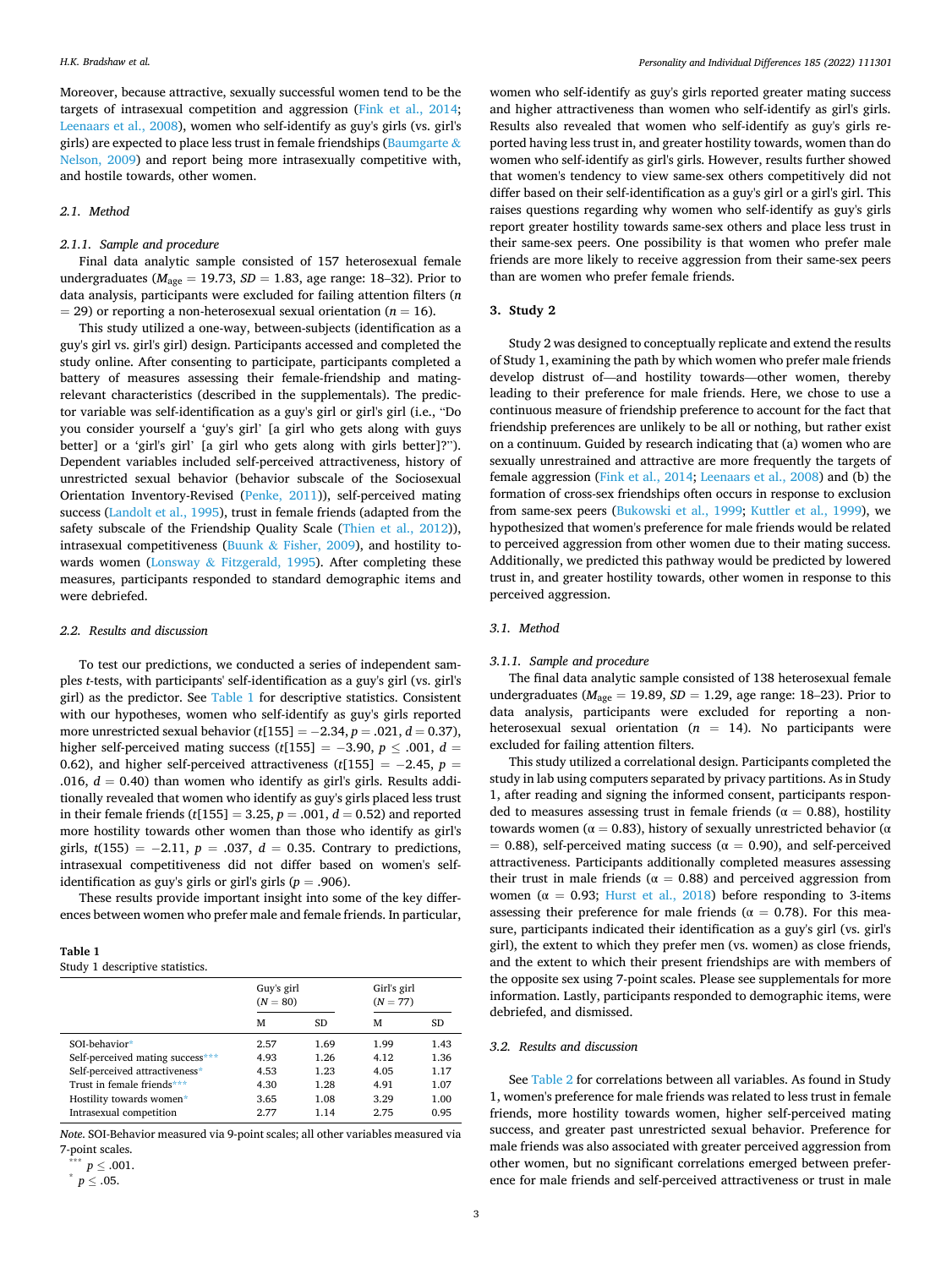<span id="page-3-0"></span>

| Table 2 |                      |
|---------|----------------------|
|         | Study 2 correlations |

|                             | <b>SPA</b> | <b>SPMS</b> | SOI-behavior | <b>PAGW</b> | <b>HTW</b> | Trust in male friends | Trust in female friends |
|-----------------------------|------------|-------------|--------------|-------------|------------|-----------------------|-------------------------|
| Preference for male friends | 0.11       | $0.22**$    | $0.18*$      | $0.36***$   | $0.30***$  | 0.13                  | $-0.30***$              |
| <b>SPA</b>                  |            | $0.65***$   | $0.24**$     | 0.13        | 0.02       | 0.04                  | $-0.08$                 |
| <b>SPMS</b>                 |            |             | $0.37***$    | $0.21**$    | 0.05       | 0.00                  | $-0.21**$               |
| SOI-behavior                |            |             |              | 0.06        | $0.19*$    | $-0.08$               | $-0.15$                 |
| <b>PAGW</b>                 |            |             |              |             | $0.62***$  | $-0.05$               | $-0.41***$              |
| <b>HTW</b>                  |            |             |              |             |            | $-0.13$               | $-0.42***$              |
| Trust in male friends       |            |             |              |             |            |                       | $0.47***$               |

*Note*. SPA = Self-Perceived Attractiveness, SPMS = Self-Perceived Mating Success, PAGW = Perceived Aggression from Women, HTW = Hostility Towards Women. SOI-Behavior measured via 9-point scales; all other variables measured via 7-point scales.

 $p^2$  ∴00.<br>\*\* *p* ≤ .01.  $p \leq .001$ .

friends.

Structural equation modeling was used to test the hypothesized pathway between women's mating success and preference for male friends. See supplementals for results of alternative models and model fit statistics. All models were estimated using Mplus statistical software (Mplus 7.4; Muthén & Muthén, 2012). History of unrestricted sexual behavior was positively skewed and was thus square root transformed. Model fit was determined using the  $\chi^2$  test of model fit, the root mean square residual (RMSEA), the comparative fit index (CFI), and the standardized root mean square residual (SRMR). The model was considered to be of adequate fit to the data if  $\chi^2$  was not significant ( $p>$ .05), the value of RMSEA was less than 0.05 with an upper bound of the 90% confidence interval (CI) less than 0.10 (Browne & [Cudeck, 1989](#page-8-0)), the value of the CFI was greater than 0.95 (Hu  $&$  [Bentler, 1999\)](#page-9-0), and if the value of SRMR was less than 0.05. All significance tests were twotailed. Ten structural regression paths were specified as follows: attractiveness to self-perceived mating success, attractiveness to unrestricted sexual behavior, self-perceived mating success and unrestricted sexual behavior each to perceived aggression from women, perceived aggression from women to hostility towards women, hostility towards women to trust in male friends and to trust in female friends, and each trust in male and female friends and hostility towards women to preference for male friends.

The model (Model A) was initially of poor fit to the data. Two sequential modifications were made. Trust in female friends was first specified to covary with trust in male friends (Model B). Second, trust in female friends was regressed on perceived aggression from women (Model C). Adequate model fit was achieved after dropping nonsignificant paths (Models D, E, and F),  $\chi^2$  (12) = 15.79, *p* = .201; RMSEA =  $0.05$  (CI = [0.000, 0.105]); CFI = 0.99; SRMR = 0.055. See [Fig. 1](#page-4-0) for the final model.

As predicted, attractiveness was a significant positive predictor of self-perceived mating success,  $b = 0.65$  (*SE* = 0.05),  $t = 13.16$ ,  $p \le 0.001$ , and unrestricted sexual behavior,  $b = 0.24$  (*SE* = 0.08),  $t = 2.95$ ,  $p =$ .004. However, unrestricted sexual behavior was not predictive of perceived aggression from women,  $b = -0.01$  (*SE* = 0.09),  $t = 0.08$ ,  $p =$ .936. As such, both paths of attractiveness to unrestricted sexual behavior (Model D) and unrestricted sexual behavior to perceived aggression from women (Model E) were dropped from the final model.

Self-perceived mating success<sup>2</sup> was a significant positive predictor of perceived aggression from women, where women who rated themselves

as having higher mating success reported perceiving higher levels of aggression from other women, *b* = 0.21 (*SE* = 0.08), *t* = 2.58, *p* = .010. Perceived aggression from women, in turn, predicted increased feelings of hostility towards other women,  $b = 0.62$  (*SE* = 0.05),  $t = 11.60, p \le$ .001. Higher levels of perceived aggression from women, *b* = −0.27 (*SE*  = 0.08), *t* = 3.24, *p* = .001, and hostility towards women, *b* = −0.21 (*SE*   $= 0.09$ ,  $t = 2.40$ ,  $p = .016$ , each predicted lowered trust in female friends. Women who perceived higher levels of aggression from, and/or held more hostility towards, other women also reported placing less trust in female friends. Notably, hostility towards other women was *not*  related to trust in male friends, and this pathway was subsequently dropped from the final model (Model F).

Additionally, each trust in male friends,  $b = 0.33$  (*SE* = 0.08),  $t =$ 4.02, *p* ≤ .001, trust in female friends, *b* = −0.38 (*SE* = 0.09), *t* = 4.28, *p*  ≤ .001, and hostility towards other women,  $b = 0.18$  (*SE* = 0.08),  $t =$ 2.19,  $p = 0.028$ , were positively associated with a preference for male friends. That is, women who had lower trust in female friends, higher trust in male friends, and/or more hostility towards other women reported an increased preference for having mostly male friends. Together, these results are consistent with the hypothesis that attractive women exhibit a preference for male friends via a complex pathway that includes perceiving aggression from other women, their own hostility towards women, and differences in the amount of trust they have in other women and men.

The current results serve to conceptually replicate and extend the results of Study 1, suggesting that women who experience greater mating success report more perceived aggression from same-sex others. Moreover, the results of our model additionally revealed that perceived aggression from same-sex others, in turn, predicted both lower trust in and greater hostility towards other women, which were each related to higher preference for male friends. While trust in male friends was related to greater preference for male friends, trust in male friends was not related to hostility towards other women. Taken together, these results indicate that women's preference for male friends may emerge due to greater trust in men, as well as the development of negative feelings towards other women emerging in response to perceived aggression from women.

# **4. Study 3**

Studies 1–2 demonstrated that women who prefer male friends have greater mating success and exhibit greater hostility towards—and less trust in—other women. Additionally, Study 2 revealed that preference for male friends is influenced both by greater trust of men and the development of negative feelings towards other women. Study 3 sought to examine how women who prefer male friends are perceived by other women. Given that women who prefer male friends are more hostile towards—and less trusting of—other women, it is possible other women may be wary of women who prefer male friends and less likely to trust them. This perception would prevent women from investing in

 $p \leq .05$ .

 $2$  Although we hypothesized that attractive women's preferences for male friends would emerge via the pathway depicted in [Fig. 1,](#page-4-0) women with high (vs. low) self-perceived mating success could also prefer male friends directly in response to their greater trust of men. That is, women who are generally well received by potential mates may place greater trust in men. Accordingly, we conducted a follow-up test examining this possibility. Results revealed that selfperceived mating success did not directly predict trust in male friends  $(p =$ .349).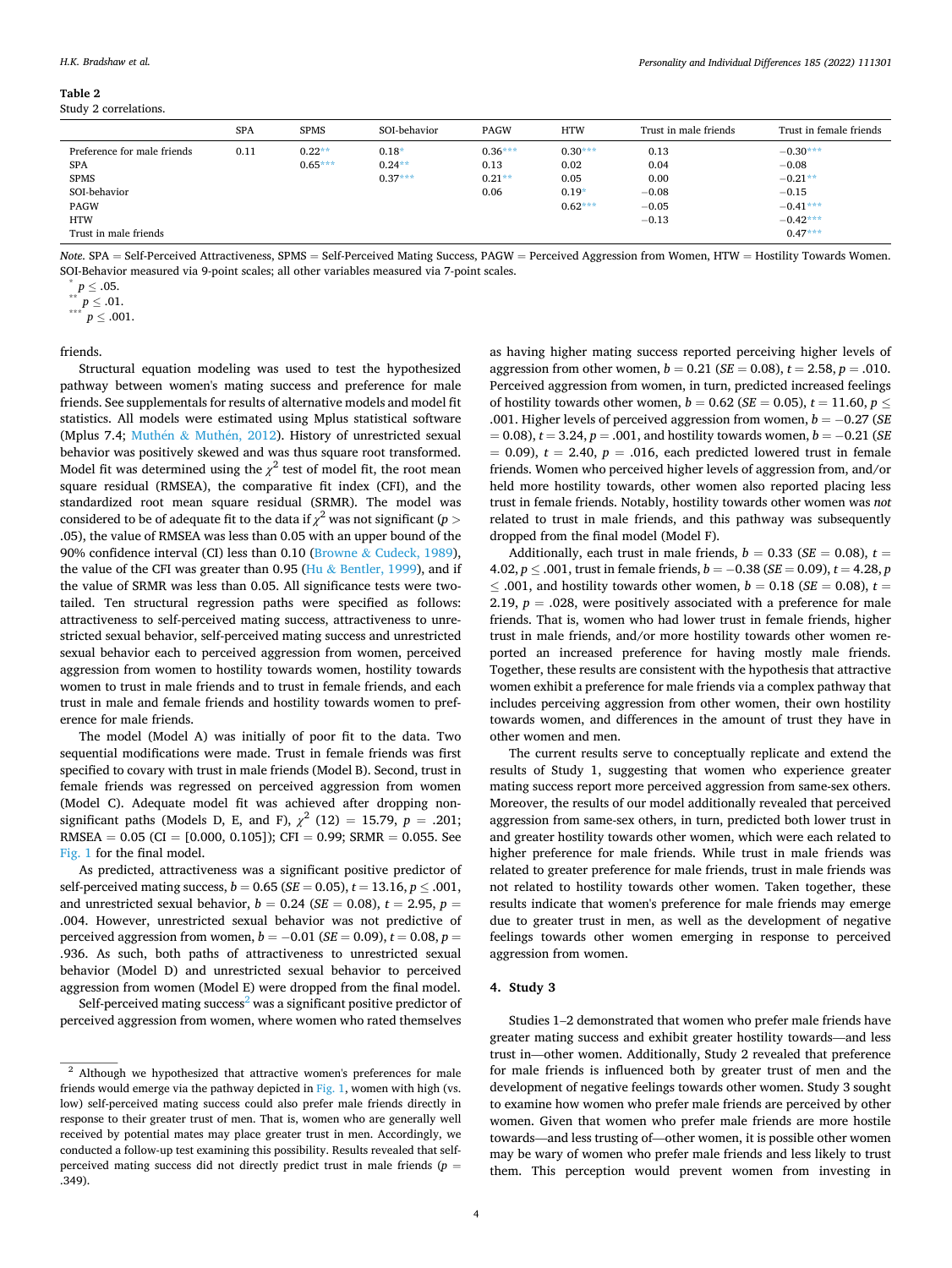<span id="page-4-0"></span>

Fig. 1. Final model of the relationship between attractiveness and preference for male friends, as predicted by mating success, perceived aggression from women, hostility towards women, and trust in female friends. Note. \*p  $\leq .05$ , \*\*p  $\leq .01$ , and \*\*\*p  $\leq .001$ ; standard error provided in parentheses.

friendships with women who prefer male friends, facilitating intrasexual aggression by minimizing empathy towards them. Study 3 was conducted as a test of this possibility, predicting women would perceive a female target that prefers male friends to be less trustworthy than an otherwise identical target that prefers female friends.

# *4.1. Method*

#### *4.1.1. Sample and procedure*

Final data analytic sample consisted of 79 heterosexual female undergraduates (*M*age = 20.03, *SD* = 2.32, age range: 18–33). Prior to data analysis, participants were excluded for: failing the manipulation check  $(n = 1)$ , lack of naivete (i.e., having prior exposure to the hypothesis in question) and failing attention filters  $(n = 1)$ , or reporting a nonheterosexual sexual orientation  $(n = 9)$ .

This study utilized a one-way, between-subjects (target friendship preferences: male vs. female) design. Participants completed the study in lab in small groups of 2–10. The informed consent document relayed the cover story that the study was examining judgements of social media profiles based on whether the profile includes a photograph. In reality, all participants were told they had been assigned to view a profile without a photograph and were randomly assigned to view a profile of a female target described as preferring male  $(n = 40)$  or female  $(n = 39)$ friends. See supplementals for target profiles. After viewing the profile, participants completed a measure assessing their perceptions of the target's trustworthiness ( $\alpha$  = 0.90; [DelPriore et al., 2018\)](#page-9-0) as well as other measures, which are described and reported in the supplementals. Participants then completed a manipulation check regarding the target's friendship preferences, responded to standard demographic items, were debriefed, and dismissed.

## *4.2. Results and discussion*

An independent samples *t*-test was conducted to examine whether women's perceptions of trustworthiness differed as a function of a female target's friendship preferences. Supporting the hypothesis, results revealed a significant main effect of target friendship preferences, where women perceived the target who preferred male friends (*M* = 4.57, *SD*   $= 1.10$ ) to be less trustworthy than the target who preferred female friends ( $M = 5.25$ ,  $SD = 0.92$ ),  $t(77) = -2.97$ ,  $p = .004$ ,  $d = 0.70$ . These results demonstrate that women perceive a same-sex target who prefers male friends as less trustworthy than an otherwise identical target who prefers female friends. This finding suggests women's friendship preferences may impact how they are perceived by other women, potentially leading to a feed-forward cycle of distrust and hostility between women who prefer male friends and other women.

#### **5. Study 4**

Study 4 aimed to replicate the findings in Study 3 and additionally

sought to examine whether women and men differentially evaluate a female target's trustworthiness based on her friendship preferences. While women were expected to view a female target that prefers male friends to be less trustworthy than a female target that prefers female friends, no such difference was expected to emerge for men's evaluations of target's trustworthiness, given that men are more likely to believe men and women can be just friends ([Felmlee et al., 2012](#page-9-0)) and are less likely to believe cross-sex friendships are characterized by secret sexual interest from the female party [\(Hart et al., 2016\)](#page-9-0).

## *5.1. Method*

# *5.1.1. Sample and procedure*

The final data analytic sample consisted of 149 heterosexual undergraduates (81 women; *M*age = 19.87, *SD* = 2.85, age range: 18–47). Prior to data analysis, participants were excluded for lack of naivete and failing attention filters ( $n = 16$ ) or reporting a non-heterosexual sexual orientation ( $n = 14$ ).

This study utilized a 2 (participant gender: men vs. women)  $\times$  2 (target friendship preferences: male vs. female) between-subjects design. The procedure and materials were identical to Study 3. Participants were randomly assigned to view the profile of a female target described as preferring male ( $n = 76$ ) or female ( $n = 73$ ) friends, completed the measure assessing their perceptions of the target's trustworthiness ( $\alpha = 0.89$ ), the manipulation check, demographic information, and were debriefed and dismissed. Additional dependent measures are described and reported in the supplementals.

# *5.2. Results and discussion*

To examine whether men and women differ in their perceptions of a female target's trustworthiness based on her friendship preferences, a 2 (participant gender: men vs. women)  $\times$  2 (target friendship preferences: male vs. female) between-subjects ANOVA was conducted. Results revealed a significant main effect of target friendship preferences on perceived trustworthiness. The target described as preferring male friends ( $M = 4.75$ ,  $SD = 0.94$ ) was rated as significantly less trustworthy than the target that preferred female friends ( $M = 5.23$ ,  $SD = 0.85$ ),  $F(1)$ , 145) = 9.92,  $p = .002$ ,  $d = 0.54$ . Although there was no main effect of participant gender on perceived trustworthiness  $(p = .49)$ , a 2-way interaction between participant gender and target friendship preferences emerged,  $F(1, 145) = 4.20$ ,  $p = .042$ . Simple effects tests revealed that women perceived the target that preferred male friends ( $M = 4.65$ ,  $SD = 0.91$ ) as less trustworthy than the target that preferred female friends ( $M = 5.42$ ,  $SD = 0.84$ ),  $F(1, 145) = 14.81$ ,  $p \le .001$ ,  $d = 0.87$ . However, consistent with predictions, men's perceptions of trustworthiness did not differ based on target friendship preference  $(p = .457)$ .

These results suggest that, although women perceived other women that prefer male friends as less trustworthy than those that prefer female friends, women's friendship preferences do not impact how they are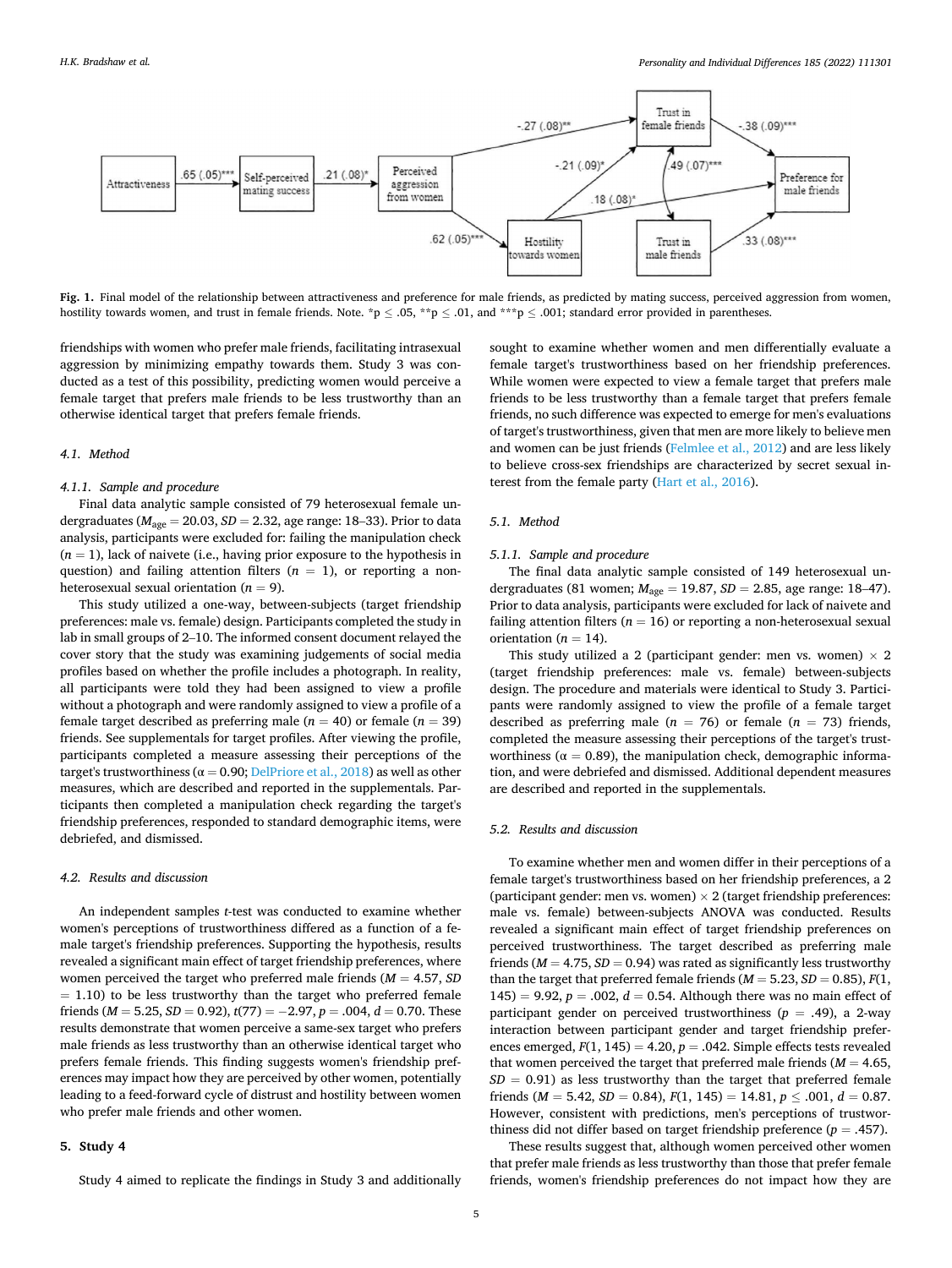perceived by men. This is consistent with the hypothesis that women's friendship preferences—because they are associated with differences in mating success and hostility towards women—may have important implications for person-perception, particularly for other women**.** 

# **6. Study 5**

The purpose of Study 5 was to extend the results of Studies 1–4 by examining whether women's friendship preferences influence other women's perceptions of their mating success and sexual strategies, and to better understand the path by which preferring male friends leads to decreased trust from other women. The current study sought to examine whether a) women report lower interpersonal liking of women who prefer male (vs. female) friends and b) if the relationship between target's friendship preferences and interpersonal liking of the target is predicted by perceptions of trustworthiness. Additionally, this study aimed to examine whether women differentially perceive mating- and friendship-relevant traits (i.e., sexual unrestrictedness, mating success, and hostility towards other women) and other socially undesirable traits (e.g., manipulative) as a function of the target's preference for male (vs. female) friends.

Finally, this study aimed to examine whether these perceived traits influence the relationship between women's friendship preferences and decreased trustworthiness. The following predictions were made:

*Prediction 1*: The female target that prefers male friends will be perceived as more: successful in the mating domain, sexually unrestricted, hostile towards other women, and possessing more socially undesirable traits than the target that prefers female friends.

*Prediction 2*: (a) Consistent with Studies 3 and 4, women will report lower perceived trustworthiness of targets that prefer male (vs. female) friends and, as a result, will (b) report less interpersonal liking of the target.

*Prediction 3*: The relationship between female targets' friendship preferences and perceived trustworthiness will be predicted by one or more of the following qualities known to covary with females' preference for male friends: greater mating success, more unrestricted sexual behavior, greater hostility towards women, and possessing socially undesirable traits. Given that each of these factors (with the exception of possessing undesirable traits, which was included as a plausible alternative pathway) are greater in women who prefer male (vs. female) friends, we did not have a strong theoretical justification for predicting that any one of these qualities would predict reduced trust of women who prefer male friends more than any of the others.<sup>3</sup>

## *6.1. Method*

## *6.1.1. Sample and procedure*

The final data analytic sample consisted of 132 heterosexual female undergraduates ( $M_{\text{age}} = 19.89$ ,  $SD = 1.51$ ; age range: 18–28). Prior to data analysis, participants were excluded for: failing the manipulation check ( $n = 1$ ), lack of naivete and failing attention filters ( $n = 19$ ), or reporting a non-heterosexual sexual orientation  $(n = 4)$ .

The primary research question of interest (i.e., What predicts evaluations of trustworthiness?) was examined using a measurement-ofmediation design. The predictor variable (i.e., target friendship preferences) was manipulated as in Studies 3–4, and potential mediating

variables were measured prior to the main dependent variable of interest (i.e., trustworthiness). The procedure and materials were similar to Studies 3–4, with additional measures (detailed in the supplementals). As in the previous studies, participants were randomly assigned to view a profile of a female target that preferred male ( $n = 64$ ) or female  $(n = 68)$  friends. After viewing the profile, participants were asked to respond to several measures assessing their perceptions of the target's mating success ( $\alpha = 0.91$ ), sexually unrestricted behavior ( $\alpha = 0.86$ ), and hostility towards other women ( $\alpha = 0.94$ ). Participants also completed a measure assessing perceptions of female target's socially undesirable traits (e.g., deceptive;  $\alpha = 0.93$ ). Participants then evaluated the target's trustworthiness ( $\alpha = 0.91$ ) and completed a measure assessing interpersonal liking of the target ( $\alpha = 0.91$ ; [Veksler](#page-9-0) & Eden, [2017\)](#page-9-0). Lastly, participants responded to the manipulation check and demographic items before being debriefed and dismissed.

# *6.2. Results*

## *6.2.1. Prediction 1*

A series of independent samples *t*-tests were conducted to test the relationship between target friendship preference and perceived mating success, sexually unrestricted behavior, hostility towards other women, and socially undesirable traits. See Table 3 for descriptive statistics. Consistent with the hypothesis, results revealed women perceived the target that preferred male (vs. female) friends to have more mating success ( $t[130] = 3.50$ ,  $p = .001$ ,  $d = 0.61$ ), a history of more sexually unrestricted behavior ( $t[130] = 4.88$ ,  $p \le .001$ ,  $d = 0.85$ ), greater hostility towards women ( $t[130] = 15.79, p \le .001, d = 2.74$ ), and more socially undesirable traits  $(t[130] = 2.19, p = .030, d = 0.38)$ .

#### *6.2.2. Prediction 2*

Independent samples *t*-tests were conducted to test the relationship between target friendship preference and women's interpersonal liking and perceived trustworthiness of the target See Table 3 for descriptive statistics. Consistent with the hypothesis, results revealed that women perceived the target that preferred male friends as less trustworthy than the target that preferred female friends,  $t(130) = -3.16$ ,  $p = .002$ ,  $d =$ 0.55. However, women did not report differential interpersonal liking of targets based on their friendship preferences ( $p = .177$ ).

Next, a mediation analysis using [Preacher and Hayes' \(2008\)](#page-9-0) SPSS macro was conducted to test the prediction that the relationship between target's friendship preferences and interpersonal liking of the target will be mediated by perceptions of target trustworthiness. Five thousand bootstrap resamples were performed. The analysis supported this prediction, revealing a significant indirect effect of target friendship preferences on interpersonal liking of the target via beliefs about target's trustworthiness ( $b = 0.41$ ,  $SE = 0.14$ , 95% CI [0.15, 0.68]). The model, along with statistics measuring the significance of each predictive pathway, can be seen in [Fig. 2](#page-6-0).

| Table 3                         |
|---------------------------------|
| Study 5 descriptive statistics. |

|                              | Target preferring male<br>friends $(N = 64)$ |      | Target preferring female<br>friends $(N = 68)$ |      |
|------------------------------|----------------------------------------------|------|------------------------------------------------|------|
|                              | м                                            | SD.  | м                                              | SD.  |
| Mating success***            | 4.87                                         | 0.91 | 4.28                                           | 1.02 |
| Sexual unrestrictedness***   | 3.51                                         | 1.53 | 2.42                                           | 0.99 |
| Hostility towards women***   | 4.80                                         | 0.91 | 2.54                                           | 0.73 |
| Socially undesirable traits* | 2.71                                         | 1.46 | 2.20                                           | 1.20 |
| Interpersonal liking         | 4.39                                         | 1.18 | 4.65                                           | 1.02 |
| Trustworthiness**            | 4.54                                         | 1.12 | 5.11                                           | 0.94 |

*Note*.

 $***$  *p*  $\leq$  .001.

<sup>&</sup>lt;sup>3</sup> We also conducted exploratory follow-up analyses to examine whether women's own friendship preferences impact perceptions of targets that prefer male (vs. female) friends. Results, which are reported in the supplementals, show that women's own friendship preferences largely did not moderate their perceptions of targets that prefer male (vs. female) friends.

 $\overset{**}{p} \leq .01.$ 

 $p \leq .05$ .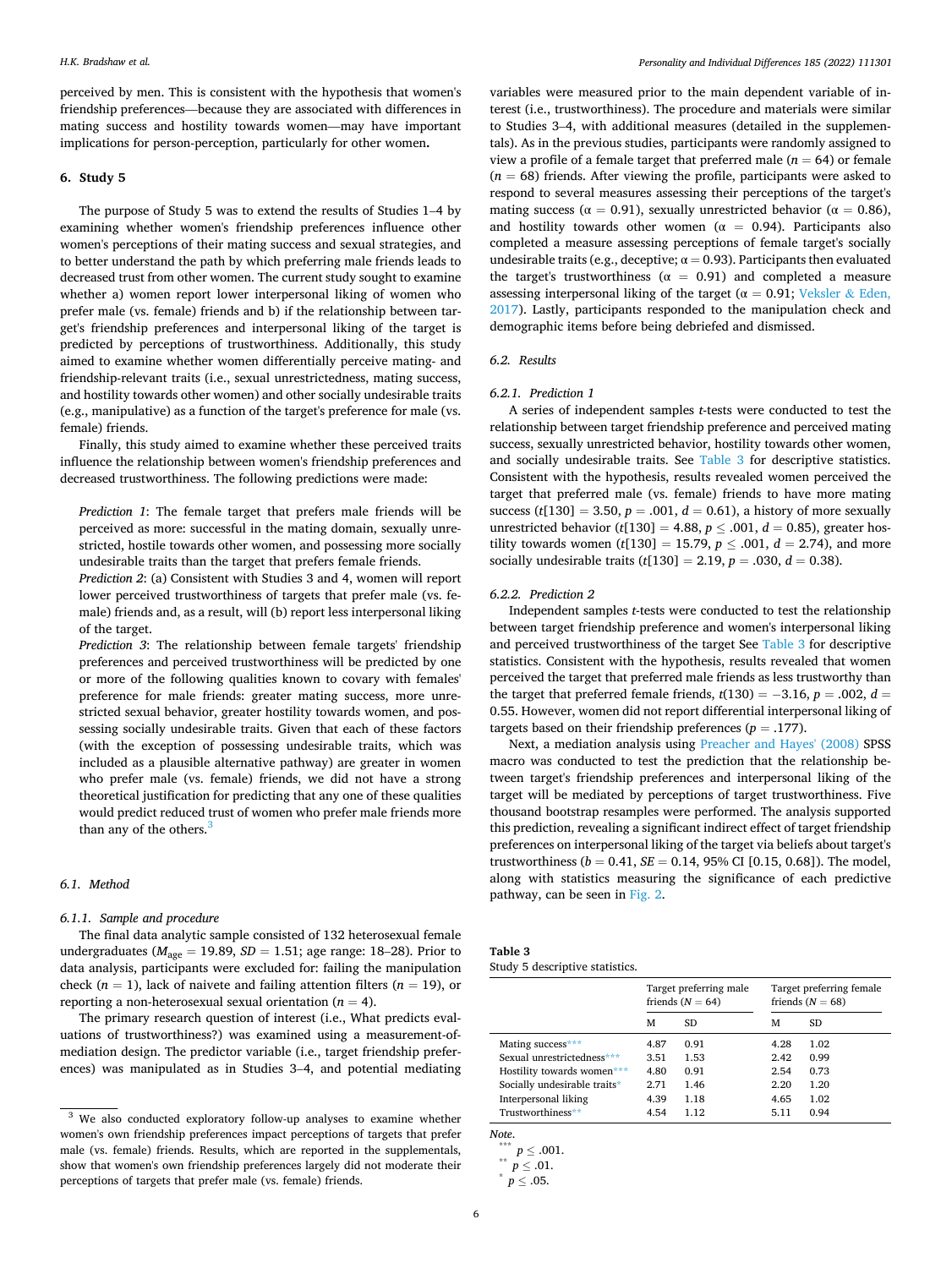<span id="page-6-0"></span>

*Note.* \*\* indicates  $p \le 0.01$  and \*\*\* indicates  $p \le 0.001$ . Standard error provided in parentheses.

**Fig. 2.** Study 5 unstandardized regression coefficients for the relationship between target friendship preferences and interpersonal liking as mediated by perceived trustworthiness of the target.

## *6.2.3. Prediction 3*

A parallel mediational model was conducted using [Preacher and](#page-9-0)  [Hayes' \(2008\)](#page-9-0) SPSS macro to test the prediction that the relationship between female target friendship preference and perceived trustworthiness will be mediated by perceptions of mating success, sexually unrestricted behavior, hostility towards other women, and socially undesirable traits. Five thousand bootstrap resamples were performed. All mediations are reported while holding all other mediators constant. The analysis revealed a significant indirect effect of target friendship preference on trustworthiness via perceived sexually unrestricted behavior  $(b = 0.20, SE = 0.08, 95\% \text{ CI} [0.07, 0.39])$ , perceived hostility towards women ( $b = 0.57$ ,  $SE = 0.20$ , 95% CI [0.17, 1.01]), and perceived socially undesirable traits ( $b = 0.19$ ,  $SE = 0.08$ , 95% CI [0.03, 0.36]). The indirect effect of perceived mating success ( $b = -0.03$ ,  $SE = 0.05$ , 95% CI [−0.15, 0.07]) was not significant.

The total effect of target friendship preference on evaluations of trustworthiness was significant (*c* path;  $b = 0.57$ ,  $SE = 0.18$ ,  $t = 3.16$ ,  $p$ = .002), but the direct effect of target friendship preference on perceived trustworthiness became non-significant when controlling for all the potential mediators (*c* ′ path; *b* = −0.37, *SE* = 0.24, *t* = −1.54, *p* = .127). The model, along with statistics measuring the significance of each predictive pathway, can be seen in Fig. 3. Statistics for individual paths can be found in the supplementals.

## *6.3. Discussion*

The results of Study 5 conceptually replicated Studies 3 and 4, demonstrating female targets' friendship preferences influence women's



**Fig. 3.** Study 5 unstandardized regression coefficients for the relationship between target friendship preferences and perceived trustworthiness as mediated by evaluations of target's sexually unrestricted behavior, hostility towards women, and socially undesirable traits (but not mating success). *Note*. \* indicates *p <* .05, \*\* indicates  $p \le 0.01$ , and \*\*\* indicates  $p \le 0.001$ . Non-significant indirect effects denoted by dashed lines. Standard error provided in parentheses.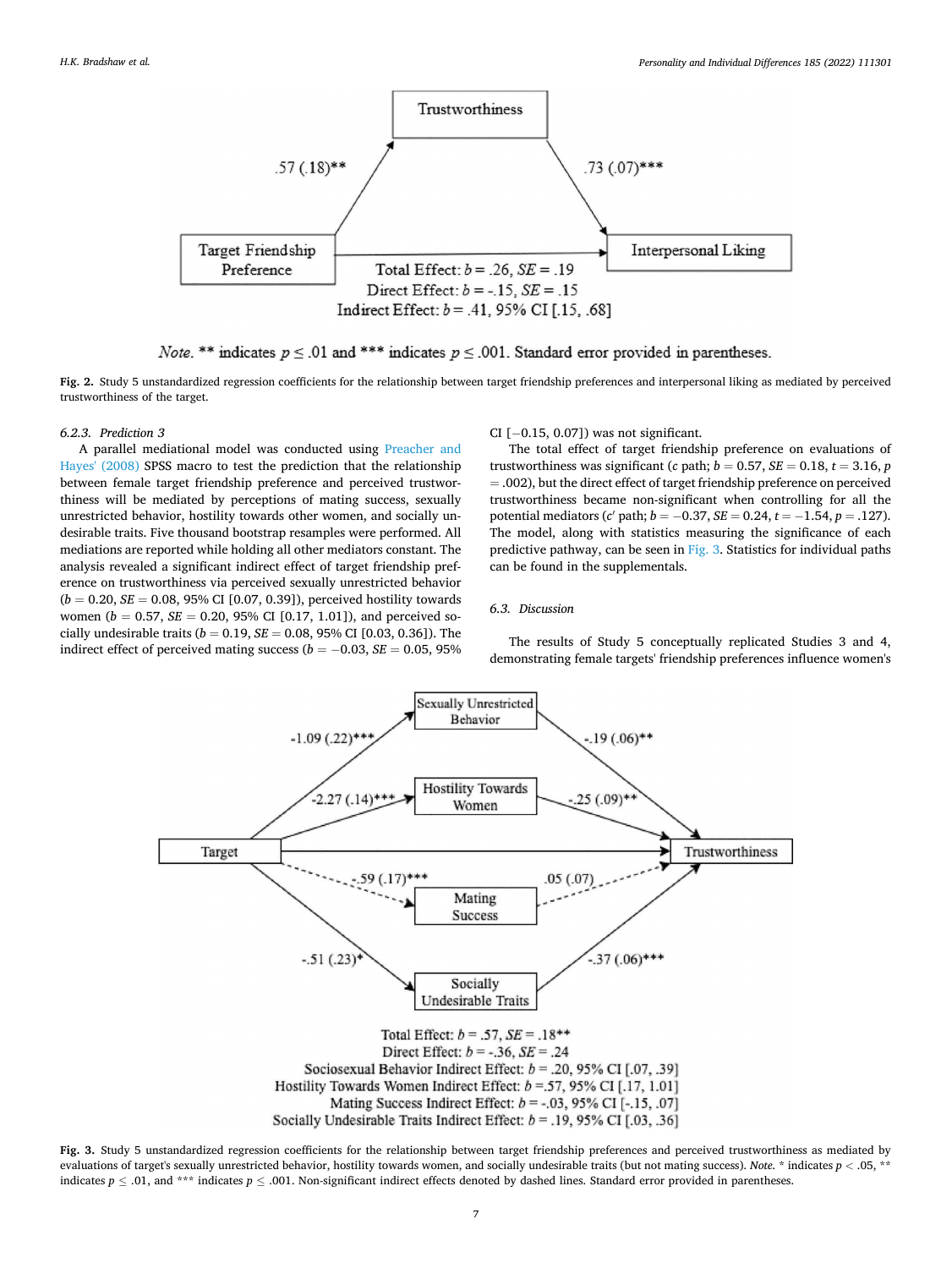#### *H.K. Bradshaw et al.*

evaluations of trustworthiness. Specifically, female targets that prefer male friends are perceived as less trustworthy than female targets that prefer female friends. While target friendship preferences did not directly influence interpersonal liking, an indirect effect via evaluations of trustworthiness emerged. That is, women evaluated the target that preferred male (vs. female) friends as less trustworthy, which predicted lower interpersonal liking.

Results also supported the predictions that female targets who prefer male (vs. female) friends would be perceived as having more unrestricted sexual behavior, hostility towards other women, past mating success, and socially undesirable traits. The results of a parallel mediation model further demonstrated the relationship between target friendship preferences and evaluations of target trustworthiness was statistically mediated by perceptions of target's sociosexual behavior, hostility towards other women, and socially undesirable traits, but not by perceptions of target's mating success. That is, the target that preferred male (vs. female) friends was evaluated to engage in more unrestricted sexual behavior, hold more hostile attitudes towards other women, and possess higher levels of socially undesirable traits, which each predicted lower perceptions of trustworthiness for the target that preferred male friends. These results suggest that women not only distrust same-sex others who prefer male friends for qualities that they exemplify, but also because they perceive these women to be undesirable social partners.

# **7. General discussion**

Although anecdotal accounts in popular culture suggest that guy's girls (i.e., women who prefer male friends) are viewed negatively by female peers, little research has investigated this phenomenon. The current work was designed to redress this gap by investigating whether women's preferences for male (vs. female) friends were associated with both self-reported (Studies 1–2) and others' perceptions of (Studies 3–5) female-friendship and mating-relevant characteristics.

In line with evolutionary theoretical perspectives regarding the mating benefits of cross-sex friendships (Hand & [Furman, 2009; Lemay](#page-9-0)  & [Wolf, 2016; Lewis et al., 2015](#page-9-0)), the results of Study 1 and 2 demonstrate that women who prefer male friends experience mating benefits. Study 1 demonstrated that women's preference for male (vs. female) friends is associated with more unrestricted sexual behavior and mating success; these findings were conceptually replicated in Study 2 using a continuous measure of women's friendship preferences as a predictor.

While forming cross-sex friendships was found to be associated with mating benefits, it also appears to carry costs for relationships with same-sex peers. In both Study 1 and Study 2, women's preference for male (vs. female friends) was related to less trust in female friendships and more hostility towards other women. Consistent with past literature showing the formation of cross-sex friendships is associated with greater exclusion from same-sex peers [\(Bukowski et al., 1999](#page-9-0); [Kuttler et al.,](#page-9-0)  [1999\)](#page-9-0), Study 2 further demonstrated that women who reported receiving more aggression from other women also had greater hostility towards women and lower trust in female friends, which, in turn, each predicted a greater preference for male friends. Trust in male friends was also positively associated with a preference for male friends, but it was not related to greater hostility towards other women. These results suggest that negative experiences with same-sex peers are not associated with a preference for cross-sex friendships due to the bolstering of trust in those friendships, but through the damage inflicted on trust in samesex friendships.

Studies 3–5 examined how women who prefer male (vs. female) friends are evaluated by their peers. Across all studies, women evaluated the female target that preferred male friends as less trustworthy than the female target that preferred female friends. Men, however, did not differ in their evaluations of trustworthiness based on the target's friendship preferences (Study 4). These results indicate the relationship between women's friendship preferences and trust in women is likely

bidirectional. That is, women that prefer male friends both distrust and are distrusted by other women. Study 5 further demonstrated that women evaluate same-sex targets who prefer male (vs. female) friends to have greater hostility towards other women, more unrestricted sociosexual behavior, more mating success, and higher levels of socially undesirable traits. These findings are in line with the pattern of results in Studies 1 and 2, which showed that sociosexual behavior, hostility towards women, and mating success do differ based on women's selfreported friendship preferences. However, it seems that women exhibit an overperception bias when evaluating female targets. The effect sizes for women evaluating female targets on these characteristics (i. e., unrestricted sexual behavior, mating success, hostility towards women) are much larger than the effect sizes found in the self-reported studies. This overperception bias may foster stereotyping and negative treatment of women who prefer male friends.

Consistent with past research showing that women distrust promiscuous same-sex others [\(Arnocky et al., 2019;](#page-8-0) [Reynolds et al., 2018](#page-9-0); Vaillancourt & [Sharma, 2011\)](#page-9-0), women's distrust of female targets who prefer male (vs. female) friends was statistically mediated by heightened perceptions of these target's unrestricted sexual behavior (Study 5). This finding is in line with the reasoning that suspicions regarding the sexual undercurrent of women's cross-sex friendships underlie women's distrust of women who prefer male friends. Accordingly, women who prefer male friends may be viewed as potential threats to existing or desired mateships, which could foster distrust of these women.

Perceptions of target's hostility towards other women was additionally shown to statistically mediate the relationship between target friendship preferences and evaluations of trustworthiness, where women who prefer male friends were distrusted by same-sex raters because they were perceived to be hostile towards women. As such, women's distrust of same-sex others who prefer male friends appears to be influenced by meta-stereotypes (i.e., beliefs about attitudes outgroup members hold towards one's in-group; [Vorauer et al., 1998](#page-9-0)) about these women. These results are particularly interesting considering past literature showing that girls' formation of cross-sex friendships is associated with exclusion by same-sex peers [\(Bukowski et al., 1999; Kuttler](#page-9-0)  [et al., 1999](#page-9-0)). Although women's preference for male friends is associated with greater hostility towards other women (Studies 1–2), it is also associated with receiving more aggression from same-sex peers (Study 2). Together, these results raise questions regarding the causal nature of the relationship between women's friendship preferences, experiences with same-sex peers, and attitudes towards same-sex peers. One possibility is that women's preference for male friends and hostility towards other women develop because of receiving aggression from same-sex peers. Research in nonhuman primates support this reasoning, as female chimpanzees form cross-sex friendships to protect themselves from same-sex aggression [\(Kahlenberg et al., 2008\)](#page-9-0). Given the cross-sectional nature of the data, however, true causality cannot be established, and this interpretation should be treated with caution. What seems most plausible is that the relationship between women's friendship preferences and their social experiences with same-sex peers is bidirectional in nature, whereby women are targeted by their same-sex peers because of their cross-sex friendships and are also drawn to cross-sex friendships because they are excluded and targeted by same-sex peers.

While this research is important in establishing the factors associated with women's preferences for cross-sex friendships and the social consequences these friendship preferences may carry, there are several important limitations that need to be considered. First and foremost, the samples throughout the current work consisted primarily of collegeaged students. Friendships and the characteristics valued in friends valued change over the life span ([Sherman et al., 2000;](#page-9-0) [Tesch, 1983](#page-9-0); Tesch & [Martin, 1983](#page-9-0)). Indeed, cross-sex friendships are thought to serve different functions at various life stages [\(Monsour, 1997\)](#page-9-0). Future research should examine whether the factors associated with women's preference for male (vs. female) friends differ across the life span. Additionally, this research used samples from the U.S., and cultural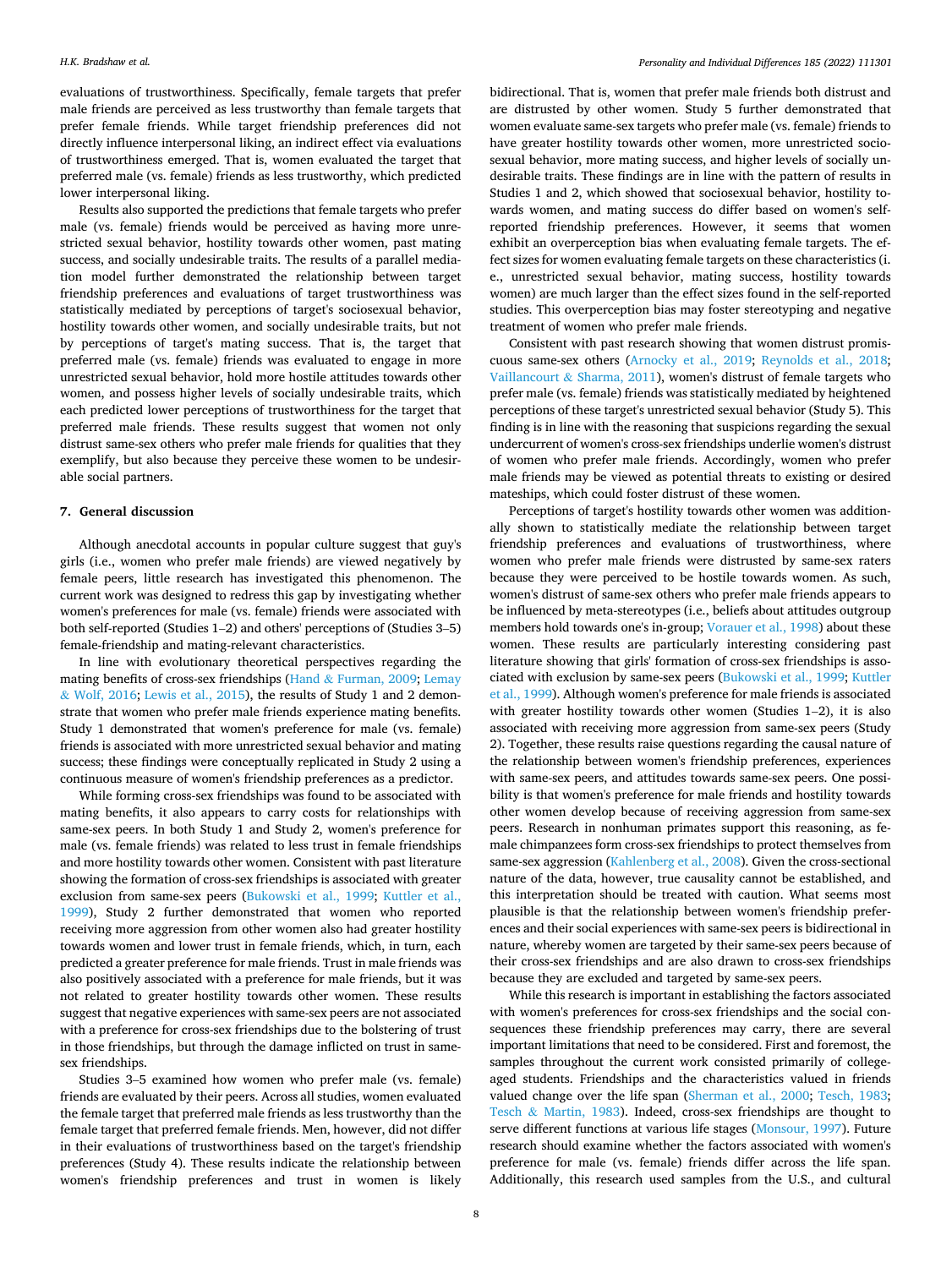<span id="page-8-0"></span>variations in friendship conceptualization may be important to consider. For example, research has found that Americans consider more of their social network to be friends compared to West Africans (Adams & Plaut, 2003) and Europeans [\(Gareis, 1995](#page-9-0)), because the term "friend" encompasses a broader spectrum of relationships in the U.S. than in other countries ([Matthews, 1986](#page-9-0)). Thus, future research in this area may benefit from the use of more specific definitions of friendship.

Further limitations due to the measurement of friendship preference may also be important to consider when interpreting the results of this research. First, women's friendship preference (i.e., self-identification as a guy's girl or a girl's girl) was measured dichotomously in Study 1, which may have obscured meaningful variation in the relationships between women's friendship preferences and female-friendship and mating-relevant characteristics. Second, Study 2 utilized self-reported measures of friendship preference, which may not reflect the actual number of women's same- and cross-sex friends. It is possible that the relationships reported here may differ when examining the actual number of male and female friends.

Another limitation arises in the cross-sectional design of Studies 1 and 2. That is, Study 1 and 2 examined the relationship between women's friendship preferences and female-friendship and matingrelevant characteristics at one time point. As such, it is impossible to determine a causal relationship between these variables. Future research would benefit from using longitudinal design to determine developmental factors that precede and follow girl's preferences for male and female friends. Although Study 2 demonstrated that women's preference for male friends is mediated by increased hostility towards other women and decreased trust in female friends, and Study 5 demonstrated women's lack of trust in same-sex others who prefer male friends is predicted by perceptions of sexually unrestricted behavior, hostility towards women, and socially undesirable traits, these findings rely on statistical mediation. Therefore, true causality cannot be determined, and future research should consider experimentally manipulating these proposed mediators (Pirlott & [MacKinnon, 2016\)](#page-9-0).

A further limitation throughout all studies is the reliance on limited self-report measures. That is, Studies 1–2 relied on self-report measures of friendship preference, female-friendship and mating relevant characteristics, and Studies 3–5 relied on self-report measures to assess perceptions of the target. Accordingly, it is possible that the pattern of results observed here are not due to women who are, e.g., higher in attractiveness, being more likely to be disliked by other women (the interpretation made by the authors based on the research hypothesis). It is just as possible that these results reflect women disliking other women who *think* that they are attractive (i.e., women who are more narcissistic). Indeed, research finds that women prefer as friends other women who are humble (see [Reynolds, 2021](#page-9-0)). It is therefore possible that these women prefer the company of men because other women dislike them for their lack of humility rather than their attractiveness. Although the results of Study 5 detract from this alternative (Study 5 finds that women perceive women who prefer male friends as having greater mating success, which suggests that the women in Studies 1 and 2 are perceiving themselves accurately), we did not explicitly test whether women also perceive women who prefer male friends as being more narcissistic. Accordingly, although beyond the scope of the current research, future research would benefit from examining this possibility. Finally, while Studies 3–5 suggest that women distrust same-sex others who prefer male friends, it is unclear how this distrust may manifest during face-toface interactions. Subsequent studies using behavioral measures are needed to fully understand how women's friendship preferences influence their social relationships with same-sex peers.

# *7.1. Conclusions*

The current research finds that women who prefer male (vs. female) friends may garner benefits in the mating domain but face costs when it comes to same-sex relationships. Here, women who prefer male friends

reported placing less trust in their female friendships and were similarly distrusted by other women. Distrust of women who prefer male friends was specific to female observers and was further shown to be predicted by perceptions of target's sociosexual behavior, trait hostility towards women, and possession of socially undesirable traits. While women who prefer male friends do report higher trait levels of hostility towards other women, they also report receiving more aggression from their same-sex peers. Although these results help clarify the various factors related to women's preference for male friends, due to the nature of the data, a causal relationship among the factors that lead women to prefer male friends cannot yet be determined. However, given the mental health problems linked to girls' and women's intrasexual victimization, these results may imply a concerning cycle of exclusion and friendship preferences.

## **Funding**

This research did not receive any specific grant from funding agencies in the public, commercial, or not-for-profit sectors.

# **CRediT authorship contribution statement**

**Hannah K. Bradshaw:** Conceptualization, Methodology, Formal analysis, Writing – original draft, Writing – review & editing. **Katja Cunningham:** Formal analysis, Writing – review & editing. **Sarah E. Hill:** Writing – review & editing, Supervision.

#### **Declaration of competing interest**

None.

## **Appendix A. Supplementary material**

Supplementary material to this article can be found online at [htt](https://doi.org/10.1016/j.paid.2021.111301)  [ps://doi.org/10.1016/j.paid.2021.111301.](https://doi.org/10.1016/j.paid.2021.111301)

#### **References**

- Adams, G., & Plaut, V. (2003). The cultural grounding of personal relationship: Friendship in North American and West African worlds. *Personal Relationships, 10*(3), 333–347. <https://doi.org/10.1111/1475-6811.00053>
- [Afifi, W. A., & Faulkner, S. L. \(2000\). On being just friends](http://refhub.elsevier.com/S0191-8869(21)00680-2/rf0010)': The frequency and impact of sexual activity in cross-sex friendships. *[Journal of Social and Personal Relationships, 17](http://refhub.elsevier.com/S0191-8869(21)00680-2/rf0010)*  [\(2\), 205](http://refhub.elsevier.com/S0191-8869(21)00680-2/rf0010)–222.
- [Altmann, T. \(2020\). Distinctions in friendship research: Variations in the relations](http://refhub.elsevier.com/S0191-8869(21)00680-2/rf0015) between friendship and the Big Five. *[Personality and Individual Differences, 154](http://refhub.elsevier.com/S0191-8869(21)00680-2/rf0015)*, [Article 109727](http://refhub.elsevier.com/S0191-8869(21)00680-2/rf0015).
- [Altmann, T., & Roth, M. \(2020\). Individual differences in the preference for cross-sex](http://refhub.elsevier.com/S0191-8869(21)00680-2/rf0020) [friendship \(heterosociality\) in relation to personality.](http://refhub.elsevier.com/S0191-8869(21)00680-2/rf0020) *Personality and Individual Differences, 157*[, Article 109838.](http://refhub.elsevier.com/S0191-8869(21)00680-2/rf0020)
- Arnocky, S., Proietti, V., Ruddick, E. L., Côté, T. R., Ortiz, T. L., Hodson, G., & Carré, J. M. [\(2019\). Aggression toward sexualized women is mediated by decreased perceptions](http://refhub.elsevier.com/S0191-8869(21)00680-2/rf0025)  of humanness. *[Psychological Science, 30](http://refhub.elsevier.com/S0191-8869(21)00680-2/rf0025)*(5), 748–756.
- Baker, R. (2017, April 20). Why you should never befriend a self-described 'guy's girl'. *Elite Daily*. Retrieved from [https://www.elitedaily.com/women/never-friends-self](https://www.elitedaily.com/women/never-friends-self-described-guys-girl/1864422)  [-described-guys-girl/1864422](https://www.elitedaily.com/women/never-friends-self-described-guys-girl/1864422).
- [Barry, C. M., Chiravalloti, L., May, E., & Madsen, S. D. \(2013\). Emerging adults](http://refhub.elsevier.com/S0191-8869(21)00680-2/rf0035)' [psychosocial adjustment: Does a best friend](http://refhub.elsevier.com/S0191-8869(21)00680-2/rf0035)'s gender matter. *Psi Chi Journal of [Psychological Research, 18](http://refhub.elsevier.com/S0191-8869(21)00680-2/rf0035)*(3), 94–102.
- [Baumgarte, R., & Nelson, D. W. \(2009\). Preference for same-versus cross-sex friendships.](http://refhub.elsevier.com/S0191-8869(21)00680-2/rf0040)  *[Journal of Applied Social Psychology, 39](http://refhub.elsevier.com/S0191-8869(21)00680-2/rf0040)*(4), 901–917.
- [Bleske-Rechek, A., Joseph, W. E., Williquette, H., & Donovan, B. \(2016\). Sex differences](http://refhub.elsevier.com/S0191-8869(21)00680-2/rf0045)  in young adults' [attraction to opposite-sex friends: Natural sampling versus mental](http://refhub.elsevier.com/S0191-8869(21)00680-2/rf0045)  concepts. *[Evolutionary Psychological Science, 2](http://refhub.elsevier.com/S0191-8869(21)00680-2/rf0045)*(3), 214–219.
- [Bleske-Rechek, A. L., & Buss, D. M. \(2000\). Can men and women be just friends?](http://refhub.elsevier.com/S0191-8869(21)00680-2/rf0050) *Personal [Relationships, 7](http://refhub.elsevier.com/S0191-8869(21)00680-2/rf0050)*(2), 131–151.
- [Bleske-Rechek, A. L., & Buss, D. M. \(2001\). Opposite-sex friendship: Sex differences and](http://refhub.elsevier.com/S0191-8869(21)00680-2/rf0055)  [similarities in initiation, selection, and dissolution.](http://refhub.elsevier.com/S0191-8869(21)00680-2/rf0055) *Personality and Social Psychology [Bulletin, 27](http://refhub.elsevier.com/S0191-8869(21)00680-2/rf0055)*(10), 1310–1323.
- [Booth, A., & Hess, E. \(1974\). Cross-sex friendship.](http://refhub.elsevier.com/S0191-8869(21)00680-2/rf0060) *Journal of Marriage and the Family, 36*  [\(1\), 38](http://refhub.elsevier.com/S0191-8869(21)00680-2/rf0060)–46.
- [Browne, M., & Cudeck, R. \(1989\). Single sample cross-validation indices for covariance](http://refhub.elsevier.com/S0191-8869(21)00680-2/rf0065)  structures. *[Multivariate Behavioral Research, 24](http://refhub.elsevier.com/S0191-8869(21)00680-2/rf0065)*(4), 445–455.